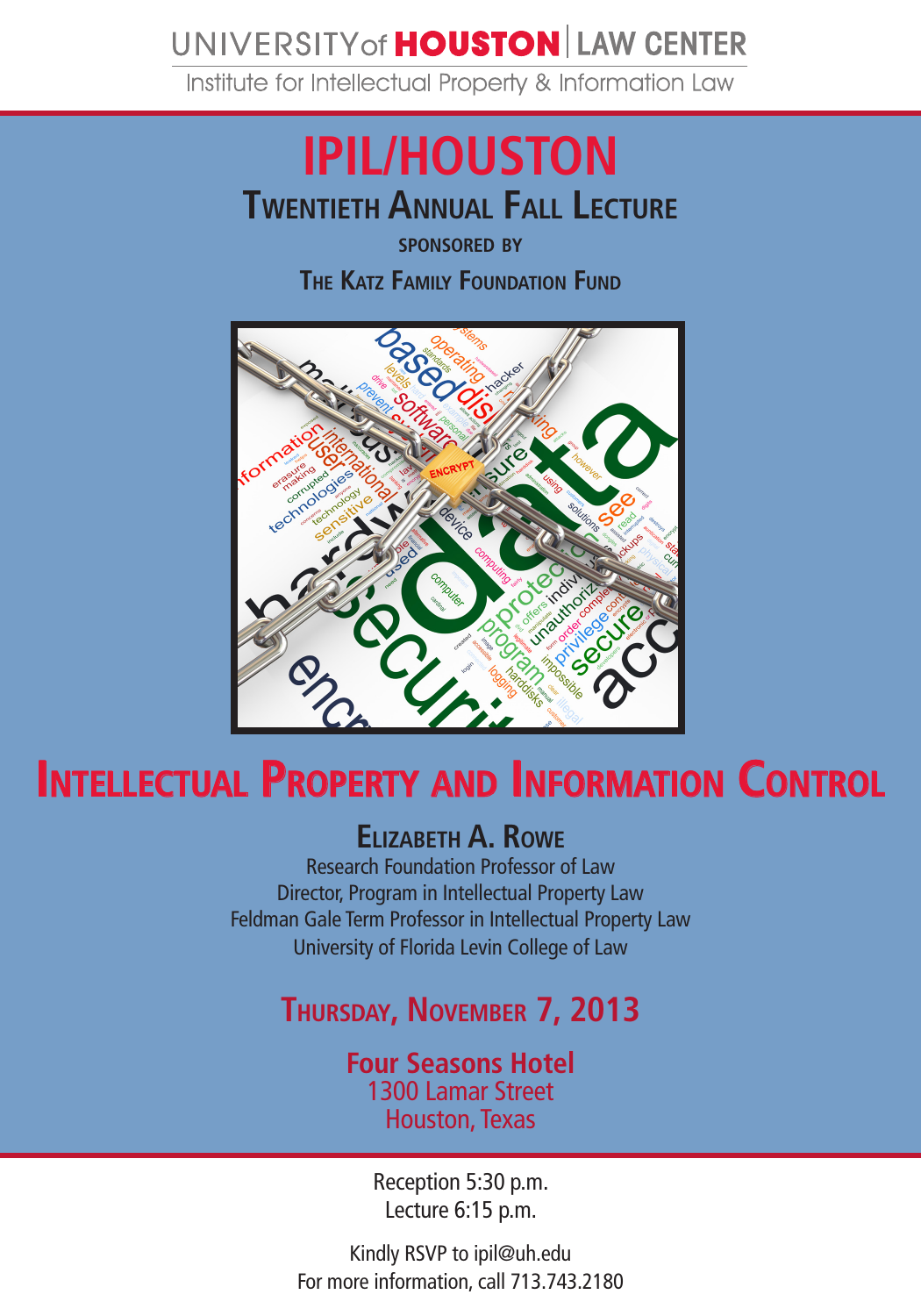### **The Fall Lecture Sponsored by the Katz Family Foundation Fund**

Celebrating 20 Years of Serving Houston's Intellectual Property & Information Law Bar

### **Past Presenters**

- **2012** HON. JIMMIE V. REYNA, U.S. Court of Appeals for the Federal Circuit, Washington, D.C.
- 2011 ROBERT BRAUNEIS, Professor of Law and Co-Director, Intellectual Property Law Program, George Washington University Law School, Washington, D.C.
- 2010 JANE K. WINN, Charles I. Stone Professor of Law, University of Washington School of Law, Seattle
- **2009** GREGORY N. MANDEL, Temple University Beasley School of Law, Philadelphia
- 2008 MARGO A. BAGLEY, University of Virginia School of Law, Charlottesville
- 2007 CLARISA LONG, Max Mendel Shaye Professor of Intellectual Property Law, Columbia University School of Law, New York
- 2006 JOHN F. DUFFY, Oswald Symister Colclough Research Professor of Law, George Washington University Law School, Washington, D.C.
- **2005** DAN L. BURK, University of Minnesota Law School, Minneapolis
- 2004 DAVID J. FRANKLYN, University of San Francisco School of Law, San Francisco
- **2003** WILLIAM F. LEE, Wilmer Cutler Pickering Hale and Dorr LLP, Boston
- **2002** HON. PAUL MICHEL, U.S. Court of Appeals for the Federal Circuit, Washington, D.C.
- 2001 YSOLDE GENDREAU, Université de Montréal, Québec
- 2000 JERRE B. SWANN, Kilpatrick Stockton LLP, Atlanta
- 1999 JOSEPH STRAUS, Max Planck Institute for Foreign and International Patent, Copyright and Competition Law, Munich
- **1998** JOHN R. THOMAS, Georgetown University Law Center, Washington, D.C.
- **1997** HON. NANCY LINCK, Solicitor, U.S. Patent and Trademark Office, Washington, D.C.
- 1996 Hon. GLENN ARCHER, HON. PAULINE NEWMAN, AND HON. EDWARD SMITH, U.S. Court of Appeals for the Federal Circuit, Washington, D.C.
- **1995** DONALD S. CHISUM, Author, Chisum on Patents
- **1994** JOHN PEGRAM, Fish & Richardson P.C., New York

# **IPIL/HOUSTON**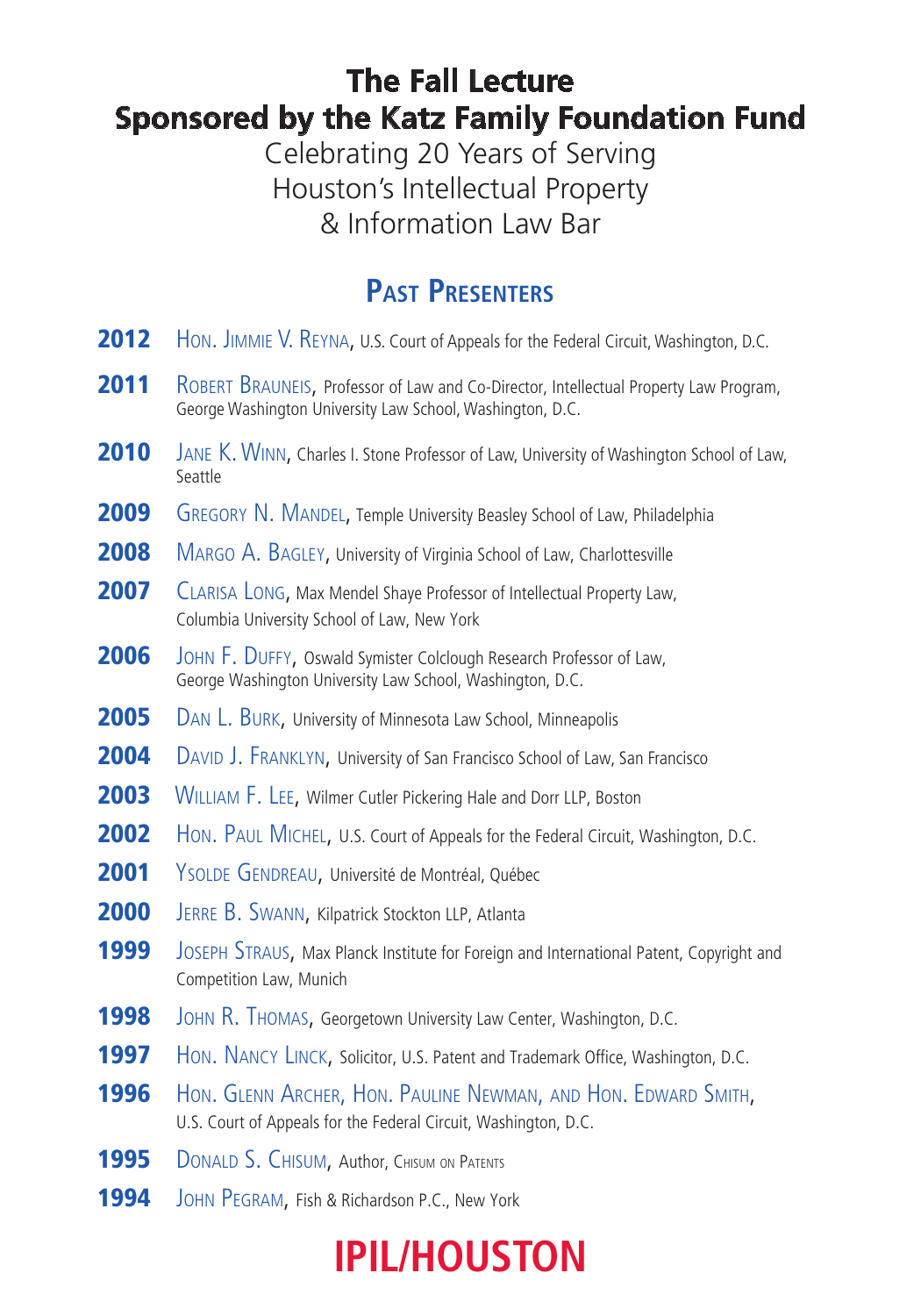

**Elizabeth A. Rowe,** Research Foundation Professor of Law at the University of Florida Levin College of Law, is also Director of the Program in Intellectual Property Law. Professor Rowe's scholarship focuses on trade secrets, as well as the interaction of intellectual property policies with business and technology. She is a prolific scholar and the author of numerous books and law review articles. Professor Rowe's recent casebook on Trade Secret Law is among the pioneering works in its field.

She has been recognized by the University of Florida Research Foundation for her outstanding research and scholarly achievements and awarded the Gale Term Professorship in Intellectual Property Law.

Professor Rowe received her undergraduate degree, as well as an M.A., from the University of Florida, and her J.D. from Harvard University. Prior to her career in academia, she practiced law with Hale and Dorr in Boston. Her teaching interests include trademark law, patent law, and trade secret law.

## **Intellectual Property and Information Control**

It is said that we live in an information economy. Indeed, the technological revolution that we have experienced in the last few years is being driven more by information than by the industrialized processes of past decades. Our personal and professional lives, our social and economic well-being, as individuals and as a nation, revolve around information. For businesses, proprietary information is treated as property, and intellectual property law is the critical legal regime for regulating this information. There is tension, however, in achieving the appropriate balance between sharing and protecting proprietary information.

This lecture will address some of the ways in which IP is used to control information. Primarily through trade secrecy, companies are in command of what information is provided to the government and the public about their products and operations. They are able to restrain those who disclose or use their information and can control employees' conduct and mobility. Through patenting, companies are even able to control the course of scientific research. Intellectual property law is undoubtedly a powerful tool, and the guidelines for appropriate protection of information versus the freedom to use and share information are sometimes not clear.